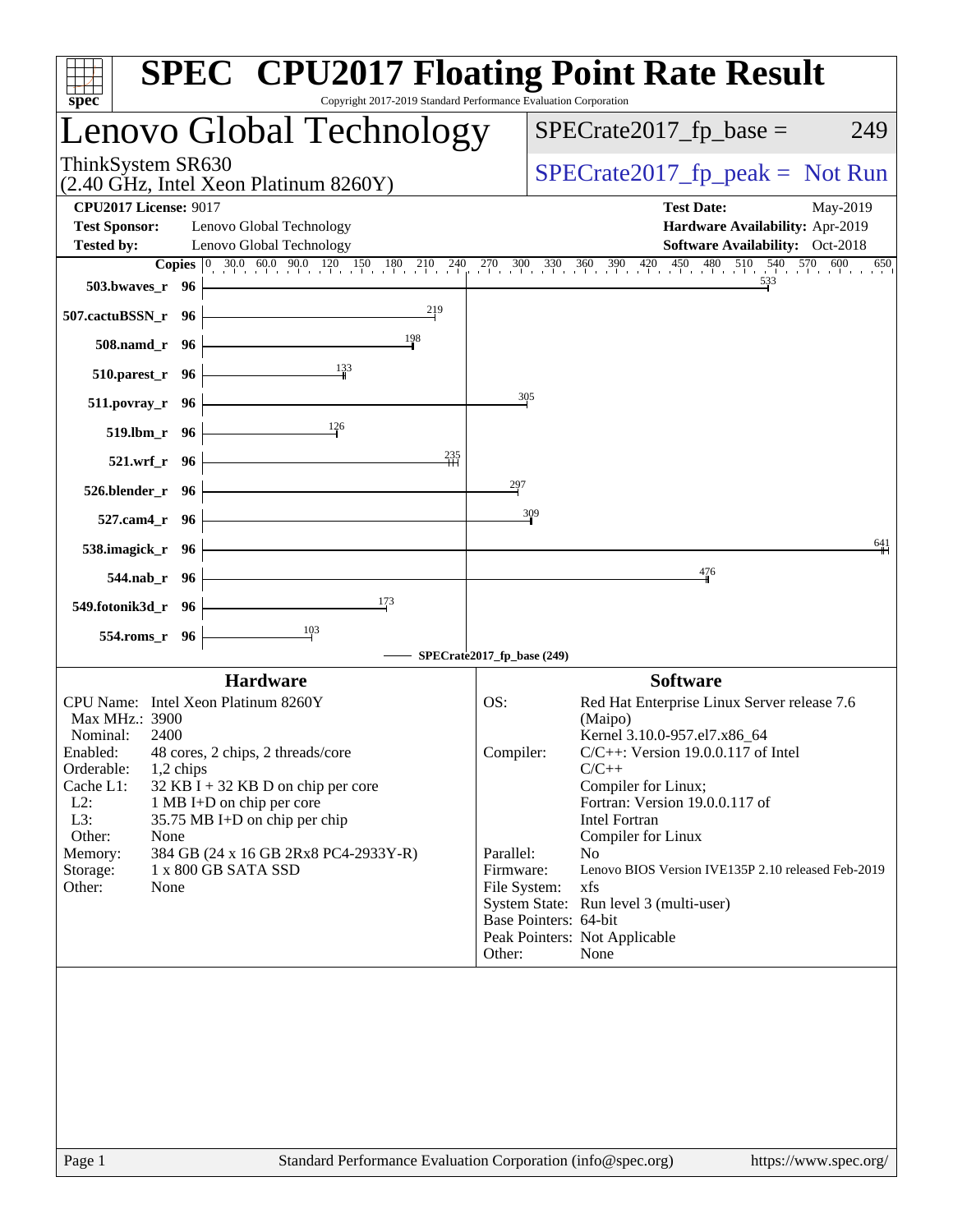

# Lenovo Global Technology

(2.40 GHz, Intel Xeon Platinum 8260Y)

ThinkSystem SR630<br>  $SPECTR_{12}$  [SPECrate2017\\_fp\\_peak =](http://www.spec.org/auto/cpu2017/Docs/result-fields.html#SPECrate2017fppeak) Not Run

 $SPECTate2017<sub>fp</sub> base = 249$ 

**[Test Sponsor:](http://www.spec.org/auto/cpu2017/Docs/result-fields.html#TestSponsor)** Lenovo Global Technology **[Hardware Availability:](http://www.spec.org/auto/cpu2017/Docs/result-fields.html#HardwareAvailability)** Apr-2019 **[Tested by:](http://www.spec.org/auto/cpu2017/Docs/result-fields.html#Testedby)** Lenovo Global Technology **[Software Availability:](http://www.spec.org/auto/cpu2017/Docs/result-fields.html#SoftwareAvailability)** Oct-2018

**[CPU2017 License:](http://www.spec.org/auto/cpu2017/Docs/result-fields.html#CPU2017License)** 9017 **[Test Date:](http://www.spec.org/auto/cpu2017/Docs/result-fields.html#TestDate)** May-2019

#### **[Results Table](http://www.spec.org/auto/cpu2017/Docs/result-fields.html#ResultsTable)**

|                                  | <b>Base</b>   |                |                |                | <b>Peak</b> |                |       |               |                |              |                |              |                |              |
|----------------------------------|---------------|----------------|----------------|----------------|-------------|----------------|-------|---------------|----------------|--------------|----------------|--------------|----------------|--------------|
| <b>Benchmark</b>                 | <b>Copies</b> | <b>Seconds</b> | Ratio          | <b>Seconds</b> | Ratio       | <b>Seconds</b> | Ratio | <b>Copies</b> | <b>Seconds</b> | <b>Ratio</b> | <b>Seconds</b> | <b>Ratio</b> | <b>Seconds</b> | <b>Ratio</b> |
| 503.bwaves_r                     | 96            | 1809           | 532            | 1807           | 533         | 1806           | 533   |               |                |              |                |              |                |              |
| 507.cactuBSSN r                  | 96            | 555            | 219            | 555            | 219         | 555            | 219   |               |                |              |                |              |                |              |
| $508$ .namd $r$                  | 96            | 463            | 197            | 461            | 198         | 460            | 198   |               |                |              |                |              |                |              |
| 510.parest_r                     | 96            | 1873           | 134            | 1898           | 132         | 1887           | 133   |               |                |              |                |              |                |              |
| 511.povray_r                     | 96            | 735            | 305            | 735            | 305         | 735            | 305   |               |                |              |                |              |                |              |
| 519.lbm r                        | 96            | 801            | 126            | 802            | 126         | 802            | 126   |               |                |              |                |              |                |              |
| 521.wrf                          | 96            | 895            | 240            | 927            | 232         | 913            | 235   |               |                |              |                |              |                |              |
| 526.blender r                    | 96            | 492            | 297            | 492            | 297         | 493            | 297   |               |                |              |                |              |                |              |
| 527.cam4_r                       | 96            | 542            | 310            | 544            | 308         | 543            | 309   |               |                |              |                |              |                |              |
| 538.imagick_r                    | 96            | 373            | 639            | 369            | 646         | 372            | 641   |               |                |              |                |              |                |              |
| $544$ .nab r                     | 96            | 339            | 476            | 340            | 476         | 341            | 474   |               |                |              |                |              |                |              |
| 549.fotonik3d r                  | 96            | 2163           | 173            | 2163           | 173         | 2160           | 173   |               |                |              |                |              |                |              |
| $554$ .roms_r                    | 96            | 1489           | 102            | 1486           | 103         | 1487           | 103   |               |                |              |                |              |                |              |
| $SPECrate2017_fp\_base =$<br>249 |               |                |                |                |             |                |       |               |                |              |                |              |                |              |
| $SPECrate2017$ fp peak =         |               |                | <b>Not Run</b> |                |             |                |       |               |                |              |                |              |                |              |

Results appear in the [order in which they were run](http://www.spec.org/auto/cpu2017/Docs/result-fields.html#RunOrder). Bold underlined text [indicates a median measurement](http://www.spec.org/auto/cpu2017/Docs/result-fields.html#Median).

#### **[Submit Notes](http://www.spec.org/auto/cpu2017/Docs/result-fields.html#SubmitNotes)**

 The numactl mechanism was used to bind copies to processors. The config file option 'submit' was used to generate numactl commands to bind each copy to a specific processor. For details, please see the config file.

### **[Operating System Notes](http://www.spec.org/auto/cpu2017/Docs/result-fields.html#OperatingSystemNotes)**

Stack size set to unlimited using "ulimit -s unlimited"

#### **[General Notes](http://www.spec.org/auto/cpu2017/Docs/result-fields.html#GeneralNotes)**

Environment variables set by runcpu before the start of the run: LD LIBRARY PATH = "/home/cpu2017-1.0.5-ic19/lib/intel64"

 Binaries compiled on a system with 1x Intel Core i9-799X CPU + 32GB RAM memory using Redhat Enterprise Linux 7.5 Transparent Huge Pages enabled by default Prior to runcpu invocation Filesystem page cache synced and cleared with: sync; echo 3> /proc/sys/vm/drop\_caches runcpu command invoked through numactl i.e.: numactl --interleave=all runcpu <etc> NA: The test sponsor attests, as of date of publication, that CVE-2017-5754 (Meltdown)

**(Continued on next page)**

| Page 2 | Standard Performance Evaluation Corporation (info@spec.org) | https://www.spec.org/ |
|--------|-------------------------------------------------------------|-----------------------|
|--------|-------------------------------------------------------------|-----------------------|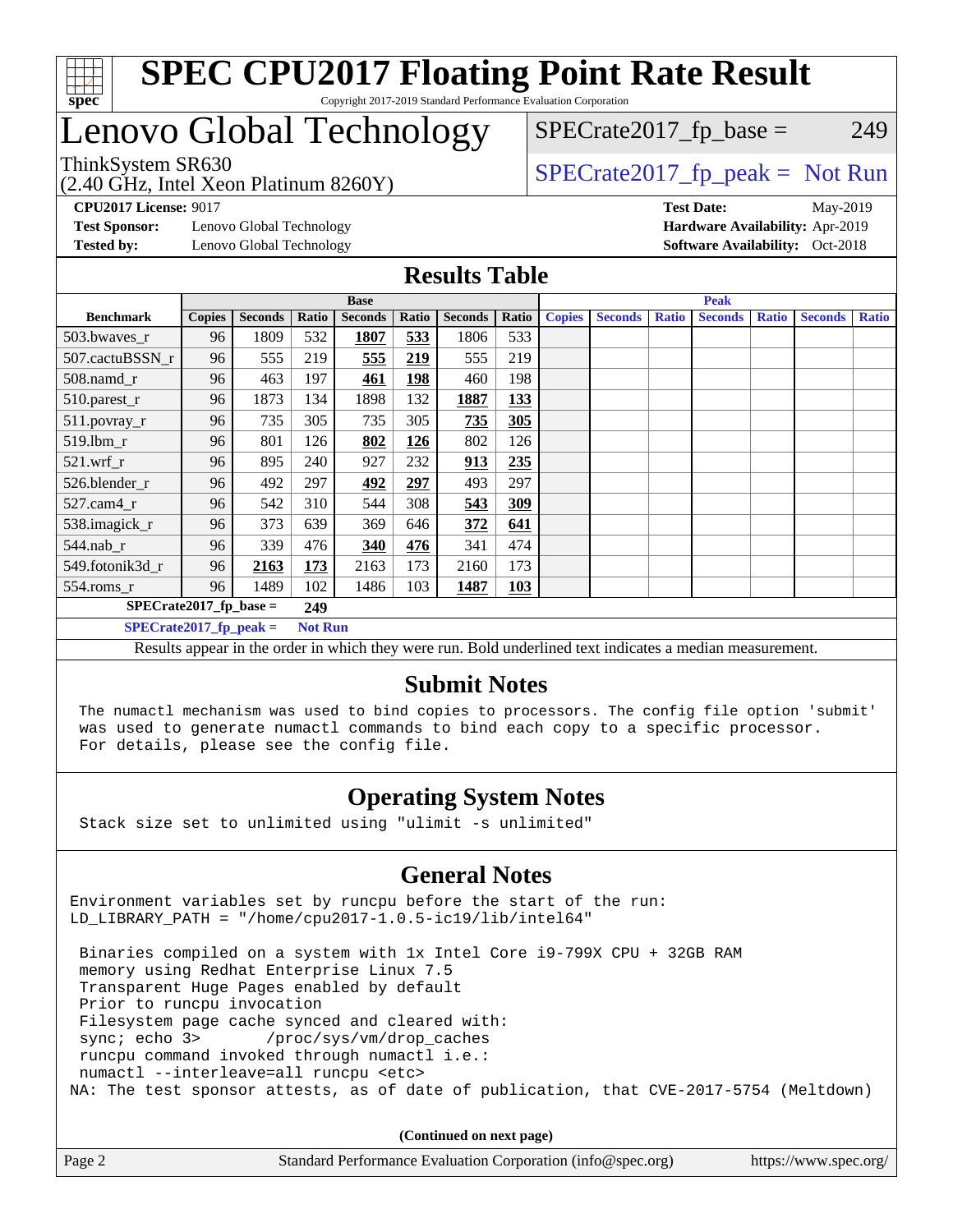

# Lenovo Global Technology

(2.40 GHz, Intel Xeon Platinum 8260Y)

ThinkSystem SR630<br>  $SPECTI<sub>2</sub> Intel Yesen Plitium 8260V$ <br>  $SPECTI<sub>3</sub> Intel Yesen Plitium 8260V$ 

 $SPECTate2017<sub>fp</sub> base = 249$ 

**[Test Sponsor:](http://www.spec.org/auto/cpu2017/Docs/result-fields.html#TestSponsor)** Lenovo Global Technology **[Hardware Availability:](http://www.spec.org/auto/cpu2017/Docs/result-fields.html#HardwareAvailability)** Apr-2019 **[Tested by:](http://www.spec.org/auto/cpu2017/Docs/result-fields.html#Testedby)** Lenovo Global Technology **[Software Availability:](http://www.spec.org/auto/cpu2017/Docs/result-fields.html#SoftwareAvailability)** Oct-2018

**[CPU2017 License:](http://www.spec.org/auto/cpu2017/Docs/result-fields.html#CPU2017License)** 9017 **[Test Date:](http://www.spec.org/auto/cpu2017/Docs/result-fields.html#TestDate)** May-2019

#### **[General Notes \(Continued\)](http://www.spec.org/auto/cpu2017/Docs/result-fields.html#GeneralNotes)**

is mitigated in the system as tested and documented. Yes: The test sponsor attests, as of date of publication, that CVE-2017-5753 (Spectre variant 1) is mitigated in the system as tested and documented. Yes: The test sponsor attests, as of date of publication, that CVE-2017-5715 (Spectre variant 2) is mitigated in the system as tested and documented. Yes: The test sponsor attests, as of date of publication, that CVE-2018-3640 (Spectre variant 3a) is mitigated in the system as tested and documented. Yes: The test sponsor attests, as of date of publication, that CVE-2018-3639 (Spectre variant 4) is mitigated in the system as tested and documented.

#### **[Platform Notes](http://www.spec.org/auto/cpu2017/Docs/result-fields.html#PlatformNotes)**

Page 3 Standard Performance Evaluation Corporation [\(info@spec.org\)](mailto:info@spec.org) <https://www.spec.org/> BIOS configuration: Choose Operating Mode set to Maximum Performance Choose Operating Mode set to Custom Mode C-states set to Legacy SNC set to Enable DCU Streamer Prefetcher set to Disable Trusted Execution Technology set to Enable Stale AtoS set to Enable LLC dead line alloc set to Disable Patrol Scrub set to Disable Sysinfo program /home/cpu2017-1.0.5-ic19/bin/sysinfo Rev: r5974 of 2018-05-19 9bcde8f2999c33d61f64985e45859ea9 running on localhost.localdomain Mon May 27 23:54:28 2019 SUT (System Under Test) info as seen by some common utilities. For more information on this section, see <https://www.spec.org/cpu2017/Docs/config.html#sysinfo> From /proc/cpuinfo model name : Intel(R) Xeon(R) Platinum 8260Y CPU @ 2.40GHz 2 "physical id"s (chips) 96 "processors" cores, siblings (Caution: counting these is hw and system dependent. The following excerpts from /proc/cpuinfo might not be reliable. Use with caution.) cpu cores : 24 siblings : 48 physical 0: cores 0 1 2 3 4 5 6 8 9 10 11 12 13 16 17 18 19 20 21 25 26 27 28 29 physical 1: cores 0 1 2 3 4 5 6 9 10 11 12 13 16 17 18 19 20 21 24 25 26 27 28 29 From lscpu: Architecture: x86\_64 CPU op-mode(s): 32-bit, 64-bit Byte Order: Little Endian CPU(s): 96 **(Continued on next page)**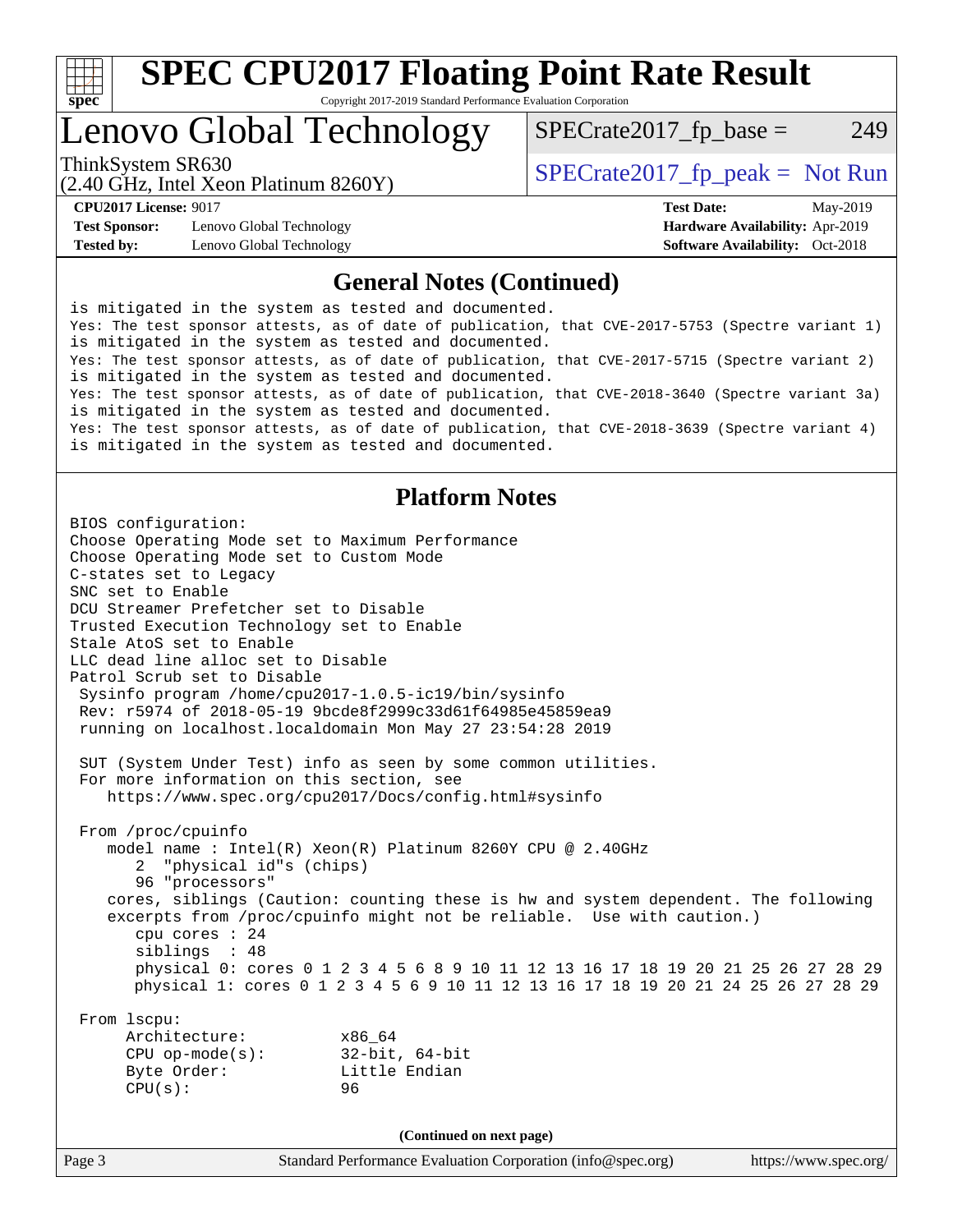

Lenovo Global Technology

(2.40 GHz, Intel Xeon Platinum 8260Y)

ThinkSystem SR630<br>  $SPECTR_{12}$  [SPECrate2017\\_fp\\_peak =](http://www.spec.org/auto/cpu2017/Docs/result-fields.html#SPECrate2017fppeak) Not Run

 $SPECTate2017<sub>fp</sub> base = 249$ 

**[Test Sponsor:](http://www.spec.org/auto/cpu2017/Docs/result-fields.html#TestSponsor)** Lenovo Global Technology **[Hardware Availability:](http://www.spec.org/auto/cpu2017/Docs/result-fields.html#HardwareAvailability)** Apr-2019 **[Tested by:](http://www.spec.org/auto/cpu2017/Docs/result-fields.html#Testedby)** Lenovo Global Technology **[Software Availability:](http://www.spec.org/auto/cpu2017/Docs/result-fields.html#SoftwareAvailability)** Oct-2018

**[CPU2017 License:](http://www.spec.org/auto/cpu2017/Docs/result-fields.html#CPU2017License)** 9017 **[Test Date:](http://www.spec.org/auto/cpu2017/Docs/result-fields.html#TestDate)** May-2019

#### **[Platform Notes \(Continued\)](http://www.spec.org/auto/cpu2017/Docs/result-fields.html#PlatformNotes)**

 On-line CPU(s) list: 0-95 Thread(s) per core: 2 Core(s) per socket: 24 Socket(s): 2 NUMA node(s): 4 Vendor ID: GenuineIntel CPU family: 6 Model: 85 Model name:  $Intel(R)$  Xeon(R) Platinum 8260Y CPU @ 2.40GHz Stepping: 7 CPU MHz: 2400.000 BogoMIPS: 4800.00 Virtualization: VT-x L1d cache: 32K L1i cache: 32K L2 cache: 1024K L3 cache: 36608K NUMA node0 CPU(s): 0-3,7-9,13-15,19,20,48-51,55-57,61-63,67,68 NUMA node1 CPU(s): 4-6,10-12,16-18,21-23,52-54,58-60,64-66,69-71 NUMA node2 CPU(s): 24-27,31,32,36-38,42-44,72-75,79,80,84-86,90-92 NUMA node3 CPU(s): 28-30,33-35,39-41,45-47,76-78,81-83,87-89,93-95 Flags: fpu vme de pse tsc msr pae mce cx8 apic sep mtrr pge mca cmov pat pse36 clflush dts acpi mmx fxsr sse sse2 ss ht tm pbe syscall nx pdpe1gb rdtscp lm constant\_tsc art arch\_perfmon pebs bts rep\_good nopl xtopology nonstop\_tsc aperfmperf eagerfpu pni pclmulqdq dtes64 monitor ds\_cpl vmx smx est tm2 ssse3 sdbg fma cx16 xtpr pdcm pcid dca sse4\_1 sse4\_2 x2apic movbe popcnt tsc\_deadline\_timer aes xsave avx f16c rdrand lahf\_lm abm 3dnowprefetch epb cat\_l3 cdp\_l3 intel\_pt ssbd mba ibrs ibpb stibp ibrs\_enhanced tpr\_shadow vnmi flexpriority ept vpid fsgsbase tsc\_adjust bmi1 hle avx2 smep bmi2 erms invpcid rtm cqm mpx rdt\_a avx512f avx512dq rdseed adx smap clflushopt clwb avx512cd avx512bw avx512vl xsaveopt xsavec xgetbv1 cqm\_llc cqm\_occup\_llc cqm\_mbm\_total cqm\_mbm\_local dtherm ida arat pln pts pku ospke avx512\_vnni spec\_ctrl intel\_stibp flush\_l1d arch\_capabilities /proc/cpuinfo cache data cache size : 36608 KB From numactl --hardware WARNING: a numactl 'node' might or might not correspond to a physical chip. available: 4 nodes (0-3) node 0 cpus: 0 1 2 3 7 8 9 13 14 15 19 20 48 49 50 51 55 56 57 61 62 63 67 68 node 0 size: 97976 MB node 0 free: 95505 MB node 1 cpus: 4 5 6 10 11 12 16 17 18 21 22 23 52 53 54 58 59 60 64 65 66 69 70 71 node 1 size: 98304 MB node 1 free: 95898 MB node 2 cpus: 24 25 26 27 31 32 36 37 38 42 43 44 72 73 74 75 79 80 84 85 86 90 91 92 node 2 size: 98304 MB

**(Continued on next page)**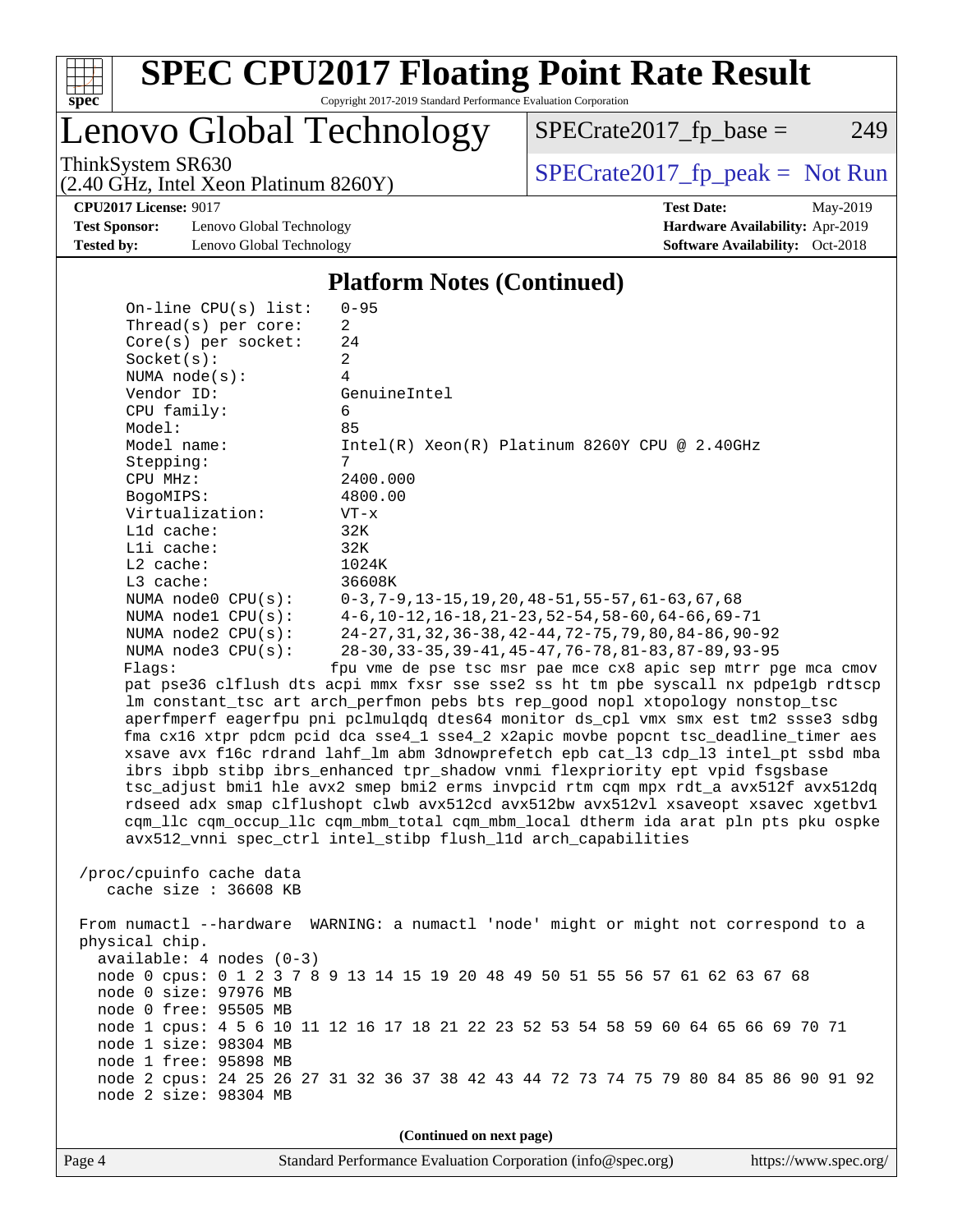

Page 5 Standard Performance Evaluation Corporation [\(info@spec.org\)](mailto:info@spec.org) <https://www.spec.org/>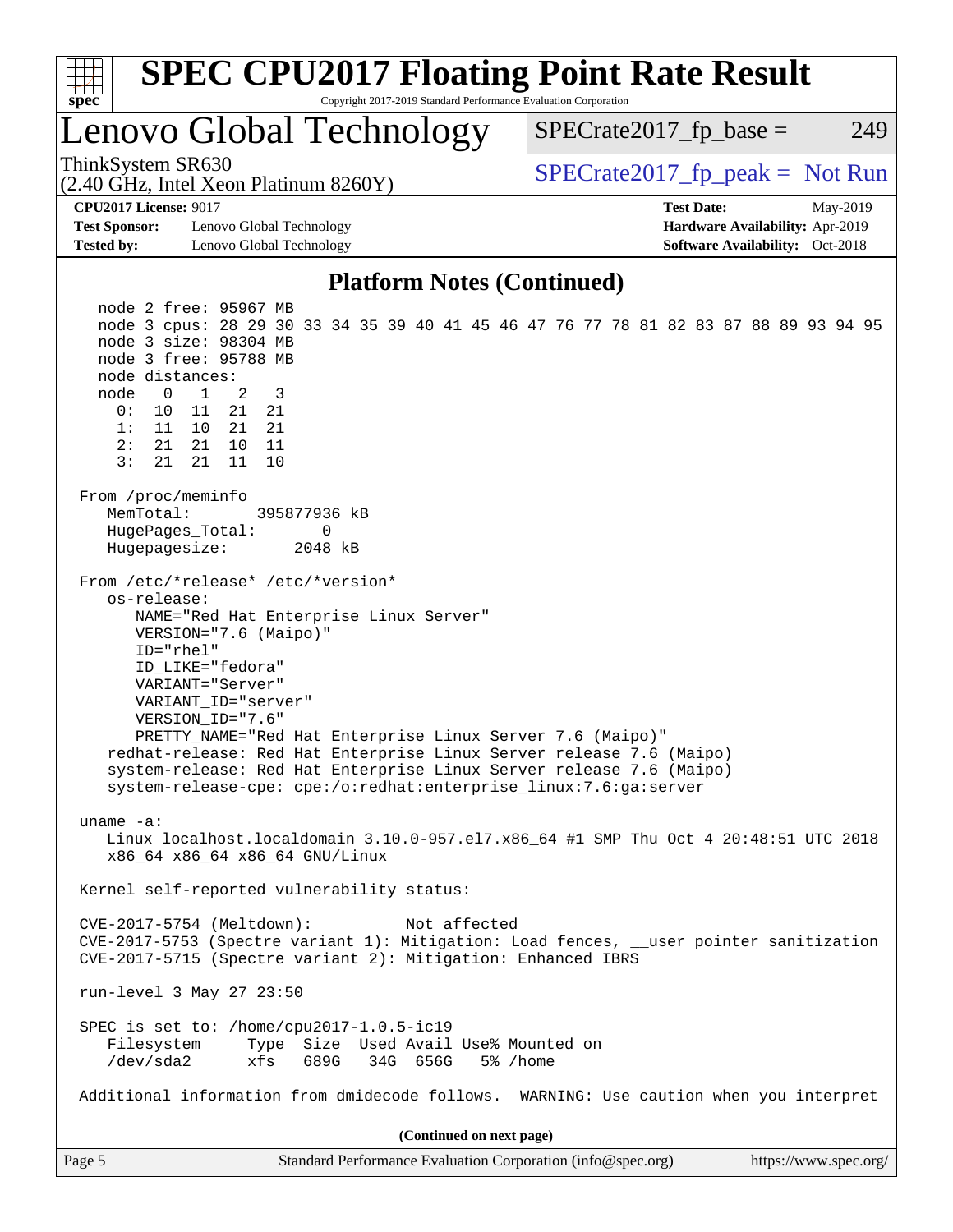

### Lenovo Global Technology

ThinkSystem SR630<br>  $SPECTR_{1.}$  [SPECrate2017\\_fp\\_peak =](http://www.spec.org/auto/cpu2017/Docs/result-fields.html#SPECrate2017fppeak) Not Run

 $SPECTate2017<sub>fp</sub> base = 249$ 

(2.40 GHz, Intel Xeon Platinum 8260Y)

**[Test Sponsor:](http://www.spec.org/auto/cpu2017/Docs/result-fields.html#TestSponsor)** Lenovo Global Technology **[Hardware Availability:](http://www.spec.org/auto/cpu2017/Docs/result-fields.html#HardwareAvailability)** Apr-2019 **[Tested by:](http://www.spec.org/auto/cpu2017/Docs/result-fields.html#Testedby)** Lenovo Global Technology **[Software Availability:](http://www.spec.org/auto/cpu2017/Docs/result-fields.html#SoftwareAvailability)** Oct-2018

**[CPU2017 License:](http://www.spec.org/auto/cpu2017/Docs/result-fields.html#CPU2017License)** 9017 **[Test Date:](http://www.spec.org/auto/cpu2017/Docs/result-fields.html#TestDate)** May-2019

#### **[Platform Notes \(Continued\)](http://www.spec.org/auto/cpu2017/Docs/result-fields.html#PlatformNotes)**

 this section. The 'dmidecode' program reads system data which is "intended to allow hardware to be accurately determined", but the intent may not be met, as there are frequent changes to hardware, firmware, and the "DMTF SMBIOS" standard. BIOS Lenovo -[IVE135P-2.10]- 02/13/2019

Memory:

24x Samsung M393A2K43CB2-CVF 16 GB 2 rank 2933

(End of data from sysinfo program)

#### **[Compiler Version Notes](http://www.spec.org/auto/cpu2017/Docs/result-fields.html#CompilerVersionNotes)**

============================================================================== CC 519.1bm  $r(base)$  538.imagick  $r(base)$  544.nab  $r(base)$ ------------------------------------------------------------------------------ Intel(R) C Intel(R) 64 Compiler for applications running on Intel(R) 64, Version 19.0.0.117 Build 20180804 Copyright (C) 1985-2018 Intel Corporation. All rights reserved. ------------------------------------------------------------------------------ ============================================================================== CXXC 508.namd\_r(base) 510.parest\_r(base) ------------------------------------------------------------------------------ Intel(R) C++ Intel(R) 64 Compiler for applications running on Intel(R) 64, Version 19.0.0.117 Build 20180804 Copyright (C) 1985-2018 Intel Corporation. All rights reserved. ------------------------------------------------------------------------------ ============================================================================== CC 511.povray\_r(base) 526.blender\_r(base) ------------------------------------------------------------------------------ Intel(R) C++ Intel(R) 64 Compiler for applications running on Intel(R) 64, Version 19.0.0.117 Build 20180804 Copyright (C) 1985-2018 Intel Corporation. All rights reserved. Intel(R) C Intel(R) 64 Compiler for applications running on Intel(R)  $64$ , Version 19.0.0.117 Build 20180804 Copyright (C) 1985-2018 Intel Corporation. All rights reserved. ------------------------------------------------------------------------------ ============================================================================== FC 507.cactuBSSN\_r(base) ------------------------------------------------------------------------------ Intel(R) C++ Intel(R) 64 Compiler for applications running on Intel(R)  $64$ , Version 19.0.0.117 Build 20180804 Copyright (C) 1985-2018 Intel Corporation. All rights reserved. Intel(R) C Intel(R) 64 Compiler for applications running on Intel(R)  $64$ , Version 19.0.0.117 Build 20180804

**(Continued on next page)**

| Page 6<br>Standard Performance Evaluation Corporation (info@spec.org)<br>https://www.spec.org/ |
|------------------------------------------------------------------------------------------------|
|------------------------------------------------------------------------------------------------|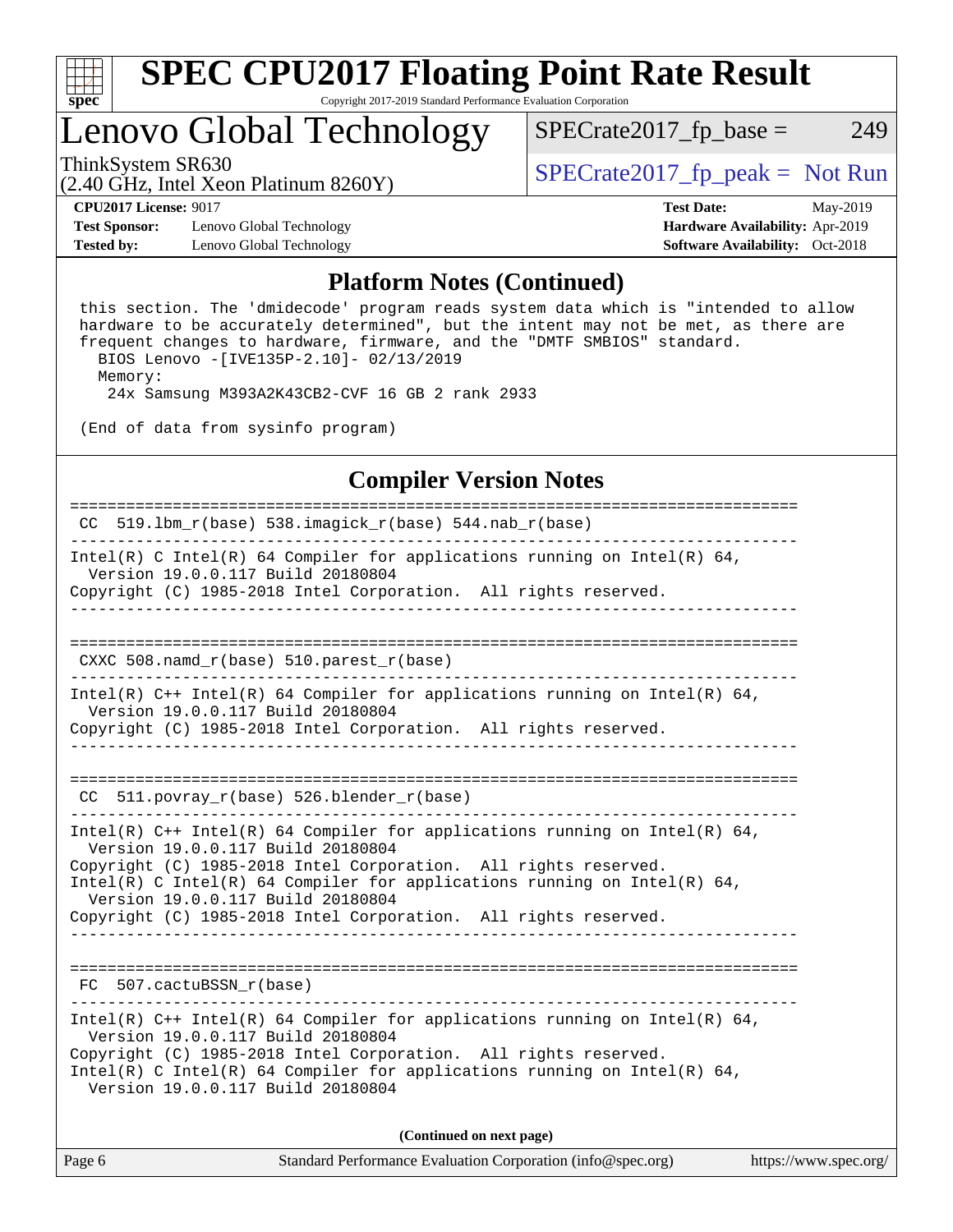| S.<br>De<br>ι. |  |  |  |  |  |  |
|----------------|--|--|--|--|--|--|

# Lenovo Global Technology

ThinkSystem SR630<br>  $(2.40 \text{ GHz. Intel Yoon Plotinum } 8260 \text{V})$  [SPECrate2017\\_fp\\_peak =](http://www.spec.org/auto/cpu2017/Docs/result-fields.html#SPECrate2017fppeak) Not Run

 $SPECTate2017_fp\_base = 249$ 

#### (2.40 GHz, Intel Xeon Platinum 8260Y)

**[Test Sponsor:](http://www.spec.org/auto/cpu2017/Docs/result-fields.html#TestSponsor)** Lenovo Global Technology **[Hardware Availability:](http://www.spec.org/auto/cpu2017/Docs/result-fields.html#HardwareAvailability)** Apr-2019 **[Tested by:](http://www.spec.org/auto/cpu2017/Docs/result-fields.html#Testedby)** Lenovo Global Technology **[Software Availability:](http://www.spec.org/auto/cpu2017/Docs/result-fields.html#SoftwareAvailability)** Oct-2018

**[CPU2017 License:](http://www.spec.org/auto/cpu2017/Docs/result-fields.html#CPU2017License)** 9017 **[Test Date:](http://www.spec.org/auto/cpu2017/Docs/result-fields.html#TestDate)** May-2019

### **[Compiler Version Notes \(Continued\)](http://www.spec.org/auto/cpu2017/Docs/result-fields.html#CompilerVersionNotes)**

| Copyright (C) 1985-2018 Intel Corporation. All rights reserved.<br>Intel(R) Fortran Intel(R) 64 Compiler for applications running on Intel(R)<br>64, Version 19.0.0.117 Build 20180804                                                                                                                                                                                       |
|------------------------------------------------------------------------------------------------------------------------------------------------------------------------------------------------------------------------------------------------------------------------------------------------------------------------------------------------------------------------------|
| Copyright (C) 1985-2018 Intel Corporation. All rights reserved.                                                                                                                                                                                                                                                                                                              |
|                                                                                                                                                                                                                                                                                                                                                                              |
| FC 503.bwaves $r(base)$ 549.fotonik3d $r(base)$ 554.roms $r(base)$                                                                                                                                                                                                                                                                                                           |
| Intel(R) Fortran Intel(R) 64 Compiler for applications running on Intel(R)<br>64, Version 19.0.0.117 Build 20180804<br>Copyright (C) 1985-2018 Intel Corporation. All rights reserved.                                                                                                                                                                                       |
| CC $521.$ wrf $r(base) 527.$ cam4 $r(base)$                                                                                                                                                                                                                                                                                                                                  |
| $Intel(R)$ Fortran Intel(R) 64 Compiler for applications running on Intel(R)<br>64, Version 19.0.0.117 Build 20180804<br>Copyright (C) 1985-2018 Intel Corporation. All rights reserved.<br>Intel(R) C Intel(R) 64 Compiler for applications running on Intel(R) 64,<br>Version 19.0.0.117 Build 20180804<br>Copyright (C) 1985-2018 Intel Corporation. All rights reserved. |
|                                                                                                                                                                                                                                                                                                                                                                              |

### **[Base Compiler Invocation](http://www.spec.org/auto/cpu2017/Docs/result-fields.html#BaseCompilerInvocation)**

[C benchmarks](http://www.spec.org/auto/cpu2017/Docs/result-fields.html#Cbenchmarks): [icc -m64 -std=c11](http://www.spec.org/cpu2017/results/res2019q3/cpu2017-20190624-15479.flags.html#user_CCbase_intel_icc_64bit_c11_33ee0cdaae7deeeab2a9725423ba97205ce30f63b9926c2519791662299b76a0318f32ddfffdc46587804de3178b4f9328c46fa7c2b0cd779d7a61945c91cd35)

[C++ benchmarks:](http://www.spec.org/auto/cpu2017/Docs/result-fields.html#CXXbenchmarks) [icpc -m64](http://www.spec.org/cpu2017/results/res2019q3/cpu2017-20190624-15479.flags.html#user_CXXbase_intel_icpc_64bit_4ecb2543ae3f1412ef961e0650ca070fec7b7afdcd6ed48761b84423119d1bf6bdf5cad15b44d48e7256388bc77273b966e5eb805aefd121eb22e9299b2ec9d9)

[Fortran benchmarks](http://www.spec.org/auto/cpu2017/Docs/result-fields.html#Fortranbenchmarks): [ifort -m64](http://www.spec.org/cpu2017/results/res2019q3/cpu2017-20190624-15479.flags.html#user_FCbase_intel_ifort_64bit_24f2bb282fbaeffd6157abe4f878425411749daecae9a33200eee2bee2fe76f3b89351d69a8130dd5949958ce389cf37ff59a95e7a40d588e8d3a57e0c3fd751)

[Benchmarks using both Fortran and C](http://www.spec.org/auto/cpu2017/Docs/result-fields.html#BenchmarksusingbothFortranandC): [ifort -m64](http://www.spec.org/cpu2017/results/res2019q3/cpu2017-20190624-15479.flags.html#user_CC_FCbase_intel_ifort_64bit_24f2bb282fbaeffd6157abe4f878425411749daecae9a33200eee2bee2fe76f3b89351d69a8130dd5949958ce389cf37ff59a95e7a40d588e8d3a57e0c3fd751) [icc -m64 -std=c11](http://www.spec.org/cpu2017/results/res2019q3/cpu2017-20190624-15479.flags.html#user_CC_FCbase_intel_icc_64bit_c11_33ee0cdaae7deeeab2a9725423ba97205ce30f63b9926c2519791662299b76a0318f32ddfffdc46587804de3178b4f9328c46fa7c2b0cd779d7a61945c91cd35)

[Benchmarks using both C and C++](http://www.spec.org/auto/cpu2017/Docs/result-fields.html#BenchmarksusingbothCandCXX): [icpc -m64](http://www.spec.org/cpu2017/results/res2019q3/cpu2017-20190624-15479.flags.html#user_CC_CXXbase_intel_icpc_64bit_4ecb2543ae3f1412ef961e0650ca070fec7b7afdcd6ed48761b84423119d1bf6bdf5cad15b44d48e7256388bc77273b966e5eb805aefd121eb22e9299b2ec9d9) [icc -m64 -std=c11](http://www.spec.org/cpu2017/results/res2019q3/cpu2017-20190624-15479.flags.html#user_CC_CXXbase_intel_icc_64bit_c11_33ee0cdaae7deeeab2a9725423ba97205ce30f63b9926c2519791662299b76a0318f32ddfffdc46587804de3178b4f9328c46fa7c2b0cd779d7a61945c91cd35)

[Benchmarks using Fortran, C, and C++:](http://www.spec.org/auto/cpu2017/Docs/result-fields.html#BenchmarksusingFortranCandCXX) [icpc -m64](http://www.spec.org/cpu2017/results/res2019q3/cpu2017-20190624-15479.flags.html#user_CC_CXX_FCbase_intel_icpc_64bit_4ecb2543ae3f1412ef961e0650ca070fec7b7afdcd6ed48761b84423119d1bf6bdf5cad15b44d48e7256388bc77273b966e5eb805aefd121eb22e9299b2ec9d9) [icc -m64 -std=c11](http://www.spec.org/cpu2017/results/res2019q3/cpu2017-20190624-15479.flags.html#user_CC_CXX_FCbase_intel_icc_64bit_c11_33ee0cdaae7deeeab2a9725423ba97205ce30f63b9926c2519791662299b76a0318f32ddfffdc46587804de3178b4f9328c46fa7c2b0cd779d7a61945c91cd35) [ifort -m64](http://www.spec.org/cpu2017/results/res2019q3/cpu2017-20190624-15479.flags.html#user_CC_CXX_FCbase_intel_ifort_64bit_24f2bb282fbaeffd6157abe4f878425411749daecae9a33200eee2bee2fe76f3b89351d69a8130dd5949958ce389cf37ff59a95e7a40d588e8d3a57e0c3fd751)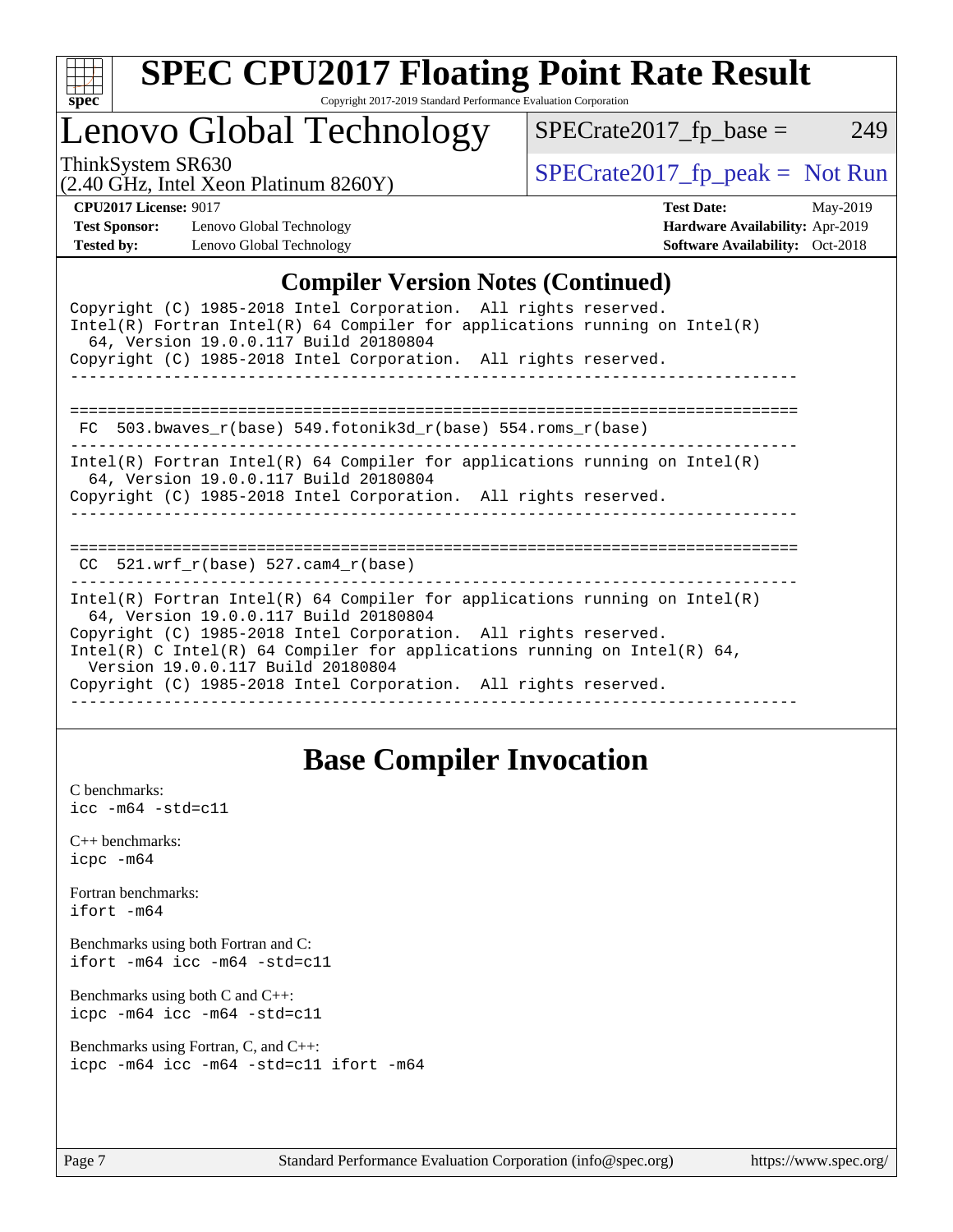

### Lenovo Global Technology

ThinkSystem SR630<br>  $SPECTR_{12}$  [SPECrate2017\\_fp\\_peak =](http://www.spec.org/auto/cpu2017/Docs/result-fields.html#SPECrate2017fppeak) Not Run

 $SPECTate2017<sub>fp</sub> base = 249$ 

**[Test Sponsor:](http://www.spec.org/auto/cpu2017/Docs/result-fields.html#TestSponsor)** Lenovo Global Technology **[Hardware Availability:](http://www.spec.org/auto/cpu2017/Docs/result-fields.html#HardwareAvailability)** Apr-2019 **[Tested by:](http://www.spec.org/auto/cpu2017/Docs/result-fields.html#Testedby)** Lenovo Global Technology **[Software Availability:](http://www.spec.org/auto/cpu2017/Docs/result-fields.html#SoftwareAvailability)** Oct-2018

(2.40 GHz, Intel Xeon Platinum 8260Y)

**[CPU2017 License:](http://www.spec.org/auto/cpu2017/Docs/result-fields.html#CPU2017License)** 9017 **[Test Date:](http://www.spec.org/auto/cpu2017/Docs/result-fields.html#TestDate)** May-2019

### **[Base Portability Flags](http://www.spec.org/auto/cpu2017/Docs/result-fields.html#BasePortabilityFlags)**

 503.bwaves\_r: [-DSPEC\\_LP64](http://www.spec.org/cpu2017/results/res2019q3/cpu2017-20190624-15479.flags.html#suite_basePORTABILITY503_bwaves_r_DSPEC_LP64) 507.cactuBSSN\_r: [-DSPEC\\_LP64](http://www.spec.org/cpu2017/results/res2019q3/cpu2017-20190624-15479.flags.html#suite_basePORTABILITY507_cactuBSSN_r_DSPEC_LP64) 508.namd\_r: [-DSPEC\\_LP64](http://www.spec.org/cpu2017/results/res2019q3/cpu2017-20190624-15479.flags.html#suite_basePORTABILITY508_namd_r_DSPEC_LP64) 510.parest\_r: [-DSPEC\\_LP64](http://www.spec.org/cpu2017/results/res2019q3/cpu2017-20190624-15479.flags.html#suite_basePORTABILITY510_parest_r_DSPEC_LP64) 511.povray\_r: [-DSPEC\\_LP64](http://www.spec.org/cpu2017/results/res2019q3/cpu2017-20190624-15479.flags.html#suite_basePORTABILITY511_povray_r_DSPEC_LP64) 519.lbm\_r: [-DSPEC\\_LP64](http://www.spec.org/cpu2017/results/res2019q3/cpu2017-20190624-15479.flags.html#suite_basePORTABILITY519_lbm_r_DSPEC_LP64) 521.wrf\_r: [-DSPEC\\_LP64](http://www.spec.org/cpu2017/results/res2019q3/cpu2017-20190624-15479.flags.html#suite_basePORTABILITY521_wrf_r_DSPEC_LP64) [-DSPEC\\_CASE\\_FLAG](http://www.spec.org/cpu2017/results/res2019q3/cpu2017-20190624-15479.flags.html#b521.wrf_r_baseCPORTABILITY_DSPEC_CASE_FLAG) [-convert big\\_endian](http://www.spec.org/cpu2017/results/res2019q3/cpu2017-20190624-15479.flags.html#user_baseFPORTABILITY521_wrf_r_convert_big_endian_c3194028bc08c63ac5d04de18c48ce6d347e4e562e8892b8bdbdc0214820426deb8554edfa529a3fb25a586e65a3d812c835984020483e7e73212c4d31a38223) 526.blender\_r: [-DSPEC\\_LP64](http://www.spec.org/cpu2017/results/res2019q3/cpu2017-20190624-15479.flags.html#suite_basePORTABILITY526_blender_r_DSPEC_LP64) [-DSPEC\\_LINUX](http://www.spec.org/cpu2017/results/res2019q3/cpu2017-20190624-15479.flags.html#b526.blender_r_baseCPORTABILITY_DSPEC_LINUX) [-funsigned-char](http://www.spec.org/cpu2017/results/res2019q3/cpu2017-20190624-15479.flags.html#user_baseCPORTABILITY526_blender_r_force_uchar_40c60f00ab013830e2dd6774aeded3ff59883ba5a1fc5fc14077f794d777847726e2a5858cbc7672e36e1b067e7e5c1d9a74f7176df07886a243d7cc18edfe67) 527.cam4\_r: [-DSPEC\\_LP64](http://www.spec.org/cpu2017/results/res2019q3/cpu2017-20190624-15479.flags.html#suite_basePORTABILITY527_cam4_r_DSPEC_LP64) [-DSPEC\\_CASE\\_FLAG](http://www.spec.org/cpu2017/results/res2019q3/cpu2017-20190624-15479.flags.html#b527.cam4_r_baseCPORTABILITY_DSPEC_CASE_FLAG) 538.imagick\_r: [-DSPEC\\_LP64](http://www.spec.org/cpu2017/results/res2019q3/cpu2017-20190624-15479.flags.html#suite_basePORTABILITY538_imagick_r_DSPEC_LP64) 544.nab\_r: [-DSPEC\\_LP64](http://www.spec.org/cpu2017/results/res2019q3/cpu2017-20190624-15479.flags.html#suite_basePORTABILITY544_nab_r_DSPEC_LP64) 549.fotonik3d\_r: [-DSPEC\\_LP64](http://www.spec.org/cpu2017/results/res2019q3/cpu2017-20190624-15479.flags.html#suite_basePORTABILITY549_fotonik3d_r_DSPEC_LP64) 554.roms\_r: [-DSPEC\\_LP64](http://www.spec.org/cpu2017/results/res2019q3/cpu2017-20190624-15479.flags.html#suite_basePORTABILITY554_roms_r_DSPEC_LP64)

**[Base Optimization Flags](http://www.spec.org/auto/cpu2017/Docs/result-fields.html#BaseOptimizationFlags)**

[C benchmarks](http://www.spec.org/auto/cpu2017/Docs/result-fields.html#Cbenchmarks):

[-xCORE-AVX2](http://www.spec.org/cpu2017/results/res2019q3/cpu2017-20190624-15479.flags.html#user_CCbase_f-xCORE-AVX2) [-ipo](http://www.spec.org/cpu2017/results/res2019q3/cpu2017-20190624-15479.flags.html#user_CCbase_f-ipo) [-O3](http://www.spec.org/cpu2017/results/res2019q3/cpu2017-20190624-15479.flags.html#user_CCbase_f-O3) [-no-prec-div](http://www.spec.org/cpu2017/results/res2019q3/cpu2017-20190624-15479.flags.html#user_CCbase_f-no-prec-div) [-qopt-prefetch](http://www.spec.org/cpu2017/results/res2019q3/cpu2017-20190624-15479.flags.html#user_CCbase_f-qopt-prefetch) [-ffinite-math-only](http://www.spec.org/cpu2017/results/res2019q3/cpu2017-20190624-15479.flags.html#user_CCbase_f_finite_math_only_cb91587bd2077682c4b38af759c288ed7c732db004271a9512da14a4f8007909a5f1427ecbf1a0fb78ff2a814402c6114ac565ca162485bbcae155b5e4258871) [-qopt-mem-layout-trans=3](http://www.spec.org/cpu2017/results/res2019q3/cpu2017-20190624-15479.flags.html#user_CCbase_f-qopt-mem-layout-trans_de80db37974c74b1f0e20d883f0b675c88c3b01e9d123adea9b28688d64333345fb62bc4a798493513fdb68f60282f9a726aa07f478b2f7113531aecce732043) [C++ benchmarks:](http://www.spec.org/auto/cpu2017/Docs/result-fields.html#CXXbenchmarks) [-xCORE-AVX2](http://www.spec.org/cpu2017/results/res2019q3/cpu2017-20190624-15479.flags.html#user_CXXbase_f-xCORE-AVX2) [-ipo](http://www.spec.org/cpu2017/results/res2019q3/cpu2017-20190624-15479.flags.html#user_CXXbase_f-ipo) [-O3](http://www.spec.org/cpu2017/results/res2019q3/cpu2017-20190624-15479.flags.html#user_CXXbase_f-O3) [-no-prec-div](http://www.spec.org/cpu2017/results/res2019q3/cpu2017-20190624-15479.flags.html#user_CXXbase_f-no-prec-div) [-qopt-prefetch](http://www.spec.org/cpu2017/results/res2019q3/cpu2017-20190624-15479.flags.html#user_CXXbase_f-qopt-prefetch) [-ffinite-math-only](http://www.spec.org/cpu2017/results/res2019q3/cpu2017-20190624-15479.flags.html#user_CXXbase_f_finite_math_only_cb91587bd2077682c4b38af759c288ed7c732db004271a9512da14a4f8007909a5f1427ecbf1a0fb78ff2a814402c6114ac565ca162485bbcae155b5e4258871) [-qopt-mem-layout-trans=3](http://www.spec.org/cpu2017/results/res2019q3/cpu2017-20190624-15479.flags.html#user_CXXbase_f-qopt-mem-layout-trans_de80db37974c74b1f0e20d883f0b675c88c3b01e9d123adea9b28688d64333345fb62bc4a798493513fdb68f60282f9a726aa07f478b2f7113531aecce732043) [Fortran benchmarks](http://www.spec.org/auto/cpu2017/Docs/result-fields.html#Fortranbenchmarks): [-xCORE-AVX2](http://www.spec.org/cpu2017/results/res2019q3/cpu2017-20190624-15479.flags.html#user_FCbase_f-xCORE-AVX2) [-ipo](http://www.spec.org/cpu2017/results/res2019q3/cpu2017-20190624-15479.flags.html#user_FCbase_f-ipo) [-O3](http://www.spec.org/cpu2017/results/res2019q3/cpu2017-20190624-15479.flags.html#user_FCbase_f-O3) [-no-prec-div](http://www.spec.org/cpu2017/results/res2019q3/cpu2017-20190624-15479.flags.html#user_FCbase_f-no-prec-div) [-qopt-prefetch](http://www.spec.org/cpu2017/results/res2019q3/cpu2017-20190624-15479.flags.html#user_FCbase_f-qopt-prefetch) [-ffinite-math-only](http://www.spec.org/cpu2017/results/res2019q3/cpu2017-20190624-15479.flags.html#user_FCbase_f_finite_math_only_cb91587bd2077682c4b38af759c288ed7c732db004271a9512da14a4f8007909a5f1427ecbf1a0fb78ff2a814402c6114ac565ca162485bbcae155b5e4258871) [-qopt-mem-layout-trans=3](http://www.spec.org/cpu2017/results/res2019q3/cpu2017-20190624-15479.flags.html#user_FCbase_f-qopt-mem-layout-trans_de80db37974c74b1f0e20d883f0b675c88c3b01e9d123adea9b28688d64333345fb62bc4a798493513fdb68f60282f9a726aa07f478b2f7113531aecce732043) [-auto](http://www.spec.org/cpu2017/results/res2019q3/cpu2017-20190624-15479.flags.html#user_FCbase_f-auto) [-nostandard-realloc-lhs](http://www.spec.org/cpu2017/results/res2019q3/cpu2017-20190624-15479.flags.html#user_FCbase_f_2003_std_realloc_82b4557e90729c0f113870c07e44d33d6f5a304b4f63d4c15d2d0f1fab99f5daaed73bdb9275d9ae411527f28b936061aa8b9c8f2d63842963b95c9dd6426b8a) [-align array32byte](http://www.spec.org/cpu2017/results/res2019q3/cpu2017-20190624-15479.flags.html#user_FCbase_align_array32byte_b982fe038af199962ba9a80c053b8342c548c85b40b8e86eb3cc33dee0d7986a4af373ac2d51c3f7cf710a18d62fdce2948f201cd044323541f22fc0fffc51b6) [Benchmarks using both Fortran and C](http://www.spec.org/auto/cpu2017/Docs/result-fields.html#BenchmarksusingbothFortranandC): [-xCORE-AVX2](http://www.spec.org/cpu2017/results/res2019q3/cpu2017-20190624-15479.flags.html#user_CC_FCbase_f-xCORE-AVX2) [-ipo](http://www.spec.org/cpu2017/results/res2019q3/cpu2017-20190624-15479.flags.html#user_CC_FCbase_f-ipo) [-O3](http://www.spec.org/cpu2017/results/res2019q3/cpu2017-20190624-15479.flags.html#user_CC_FCbase_f-O3) [-no-prec-div](http://www.spec.org/cpu2017/results/res2019q3/cpu2017-20190624-15479.flags.html#user_CC_FCbase_f-no-prec-div) [-qopt-prefetch](http://www.spec.org/cpu2017/results/res2019q3/cpu2017-20190624-15479.flags.html#user_CC_FCbase_f-qopt-prefetch) [-ffinite-math-only](http://www.spec.org/cpu2017/results/res2019q3/cpu2017-20190624-15479.flags.html#user_CC_FCbase_f_finite_math_only_cb91587bd2077682c4b38af759c288ed7c732db004271a9512da14a4f8007909a5f1427ecbf1a0fb78ff2a814402c6114ac565ca162485bbcae155b5e4258871) [-qopt-mem-layout-trans=3](http://www.spec.org/cpu2017/results/res2019q3/cpu2017-20190624-15479.flags.html#user_CC_FCbase_f-qopt-mem-layout-trans_de80db37974c74b1f0e20d883f0b675c88c3b01e9d123adea9b28688d64333345fb62bc4a798493513fdb68f60282f9a726aa07f478b2f7113531aecce732043) [-auto](http://www.spec.org/cpu2017/results/res2019q3/cpu2017-20190624-15479.flags.html#user_CC_FCbase_f-auto) [-nostandard-realloc-lhs](http://www.spec.org/cpu2017/results/res2019q3/cpu2017-20190624-15479.flags.html#user_CC_FCbase_f_2003_std_realloc_82b4557e90729c0f113870c07e44d33d6f5a304b4f63d4c15d2d0f1fab99f5daaed73bdb9275d9ae411527f28b936061aa8b9c8f2d63842963b95c9dd6426b8a) [-align array32byte](http://www.spec.org/cpu2017/results/res2019q3/cpu2017-20190624-15479.flags.html#user_CC_FCbase_align_array32byte_b982fe038af199962ba9a80c053b8342c548c85b40b8e86eb3cc33dee0d7986a4af373ac2d51c3f7cf710a18d62fdce2948f201cd044323541f22fc0fffc51b6) [Benchmarks using both C and C++](http://www.spec.org/auto/cpu2017/Docs/result-fields.html#BenchmarksusingbothCandCXX): [-xCORE-AVX2](http://www.spec.org/cpu2017/results/res2019q3/cpu2017-20190624-15479.flags.html#user_CC_CXXbase_f-xCORE-AVX2) [-ipo](http://www.spec.org/cpu2017/results/res2019q3/cpu2017-20190624-15479.flags.html#user_CC_CXXbase_f-ipo) [-O3](http://www.spec.org/cpu2017/results/res2019q3/cpu2017-20190624-15479.flags.html#user_CC_CXXbase_f-O3) [-no-prec-div](http://www.spec.org/cpu2017/results/res2019q3/cpu2017-20190624-15479.flags.html#user_CC_CXXbase_f-no-prec-div) [-qopt-prefetch](http://www.spec.org/cpu2017/results/res2019q3/cpu2017-20190624-15479.flags.html#user_CC_CXXbase_f-qopt-prefetch) [-ffinite-math-only](http://www.spec.org/cpu2017/results/res2019q3/cpu2017-20190624-15479.flags.html#user_CC_CXXbase_f_finite_math_only_cb91587bd2077682c4b38af759c288ed7c732db004271a9512da14a4f8007909a5f1427ecbf1a0fb78ff2a814402c6114ac565ca162485bbcae155b5e4258871) [-qopt-mem-layout-trans=3](http://www.spec.org/cpu2017/results/res2019q3/cpu2017-20190624-15479.flags.html#user_CC_CXXbase_f-qopt-mem-layout-trans_de80db37974c74b1f0e20d883f0b675c88c3b01e9d123adea9b28688d64333345fb62bc4a798493513fdb68f60282f9a726aa07f478b2f7113531aecce732043) [Benchmarks using Fortran, C, and C++:](http://www.spec.org/auto/cpu2017/Docs/result-fields.html#BenchmarksusingFortranCandCXX) [-xCORE-AVX2](http://www.spec.org/cpu2017/results/res2019q3/cpu2017-20190624-15479.flags.html#user_CC_CXX_FCbase_f-xCORE-AVX2) [-ipo](http://www.spec.org/cpu2017/results/res2019q3/cpu2017-20190624-15479.flags.html#user_CC_CXX_FCbase_f-ipo) [-O3](http://www.spec.org/cpu2017/results/res2019q3/cpu2017-20190624-15479.flags.html#user_CC_CXX_FCbase_f-O3) [-no-prec-div](http://www.spec.org/cpu2017/results/res2019q3/cpu2017-20190624-15479.flags.html#user_CC_CXX_FCbase_f-no-prec-div) [-qopt-prefetch](http://www.spec.org/cpu2017/results/res2019q3/cpu2017-20190624-15479.flags.html#user_CC_CXX_FCbase_f-qopt-prefetch) [-ffinite-math-only](http://www.spec.org/cpu2017/results/res2019q3/cpu2017-20190624-15479.flags.html#user_CC_CXX_FCbase_f_finite_math_only_cb91587bd2077682c4b38af759c288ed7c732db004271a9512da14a4f8007909a5f1427ecbf1a0fb78ff2a814402c6114ac565ca162485bbcae155b5e4258871) [-qopt-mem-layout-trans=3](http://www.spec.org/cpu2017/results/res2019q3/cpu2017-20190624-15479.flags.html#user_CC_CXX_FCbase_f-qopt-mem-layout-trans_de80db37974c74b1f0e20d883f0b675c88c3b01e9d123adea9b28688d64333345fb62bc4a798493513fdb68f60282f9a726aa07f478b2f7113531aecce732043) [-auto](http://www.spec.org/cpu2017/results/res2019q3/cpu2017-20190624-15479.flags.html#user_CC_CXX_FCbase_f-auto) [-nostandard-realloc-lhs](http://www.spec.org/cpu2017/results/res2019q3/cpu2017-20190624-15479.flags.html#user_CC_CXX_FCbase_f_2003_std_realloc_82b4557e90729c0f113870c07e44d33d6f5a304b4f63d4c15d2d0f1fab99f5daaed73bdb9275d9ae411527f28b936061aa8b9c8f2d63842963b95c9dd6426b8a) [-align array32byte](http://www.spec.org/cpu2017/results/res2019q3/cpu2017-20190624-15479.flags.html#user_CC_CXX_FCbase_align_array32byte_b982fe038af199962ba9a80c053b8342c548c85b40b8e86eb3cc33dee0d7986a4af373ac2d51c3f7cf710a18d62fdce2948f201cd044323541f22fc0fffc51b6)